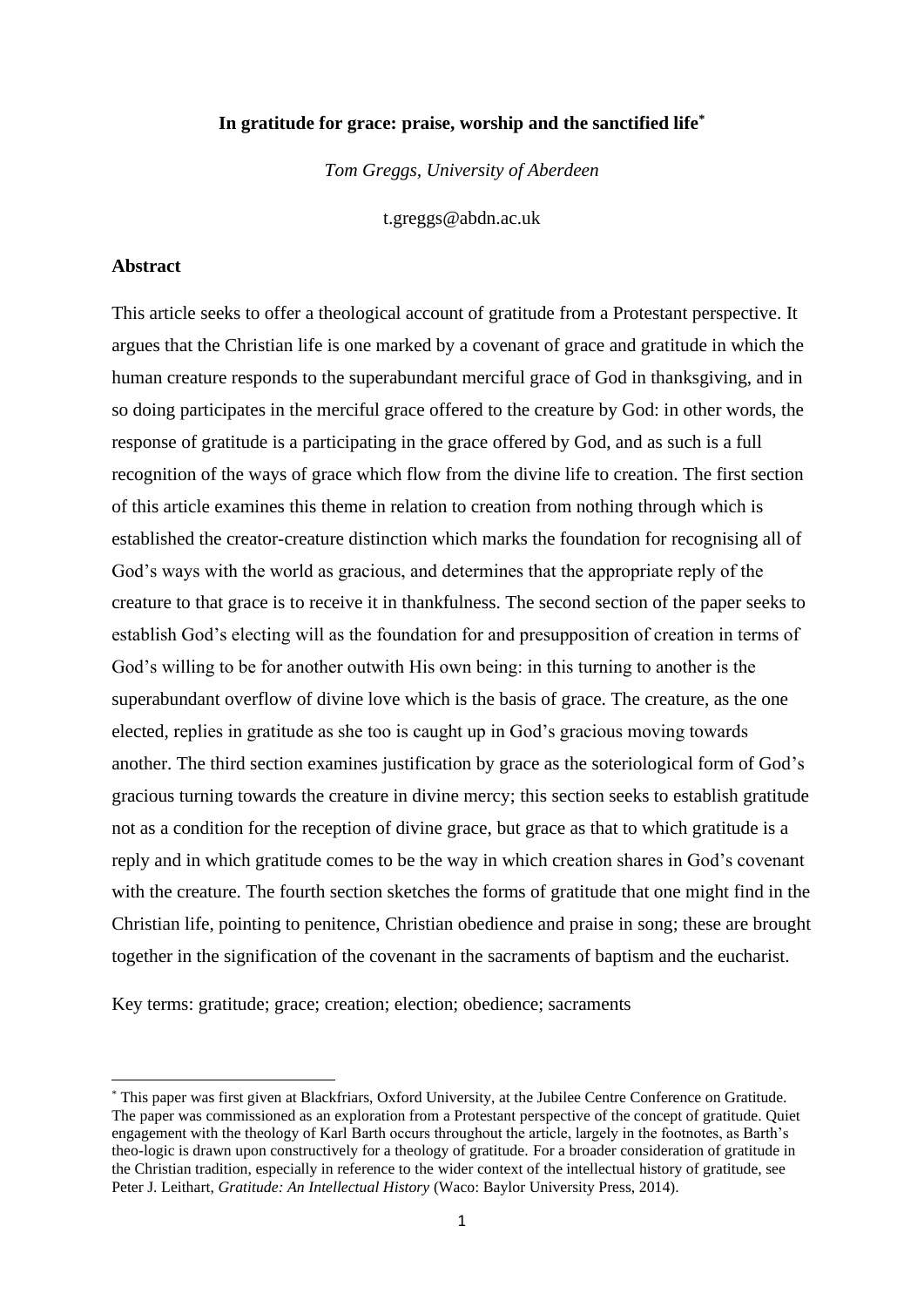The Christian life is one marked by a covenant of grace and gratitude in which the human creature responds to the superabundant merciful grace of God in thanksgiving, and in so doing participates in the merciful grace offered to the creature by God: in other words, the response of gratitude is a participating in the grace offered by God, and as such is a full recognition of the ways of grace which flow from the divine life to creation. We see this inter-relation of grace and gratitude in creation, election and justification; and the concrete forms of thanksgiving in the Christian life are repentance, praise in song, and obedience, with the covenant of these concrete forms signified in the sacraments.

Grace and gratitude are innately but asymmetrically conjoined. Gratitude does not involve any equal or required response to grace; grace does not depend on gratitude. However, arising from the same Latin root, grace and thanks are both related: *gratia* offering the potential meaning of both grace and thankfulness. But the response of gratitude is neither a necessary one nor one on which the grace (so as to be grace) is contingent. Instead, both grace and gratitude involve non-necessary abundance and overflow.<sup>1</sup> As the Irish poet, Micheal O'Siadhail has it in his poem *Gracias*:

Spanish like Latin *grazie* From the Latin we know in 'grace' And 'gratitude', which in term displays

A deeper root that meant 'to praise Aloud' that shows again in 'bard', 'The one who lauds', 'praise-giver'.

 $1$  This is a very different condition of human life to that described by Gordon Mikoski: Mikoski identifies the culture in which we live as one of 'deficit, demand and desire' brought about by a deep-set ingratitude in society (Gordon Mikoski, 'On Gratitude,' *Theology Today* 61, no.4 (2011), 387). A theological consideration of gratitude in light of this seems pressing, especially if Immanuel Kant is correct in seeing ingratitude as one of the three worst vices that can affect the individual and society (Immanuel Kant, *Lectures on Ethics*, eds Peter Heath and J. B. Schneewind (Cambridge: CUP, 1997), 197). Despite this, gratitude is a theme which is relatively neglected in much recent theological discourse.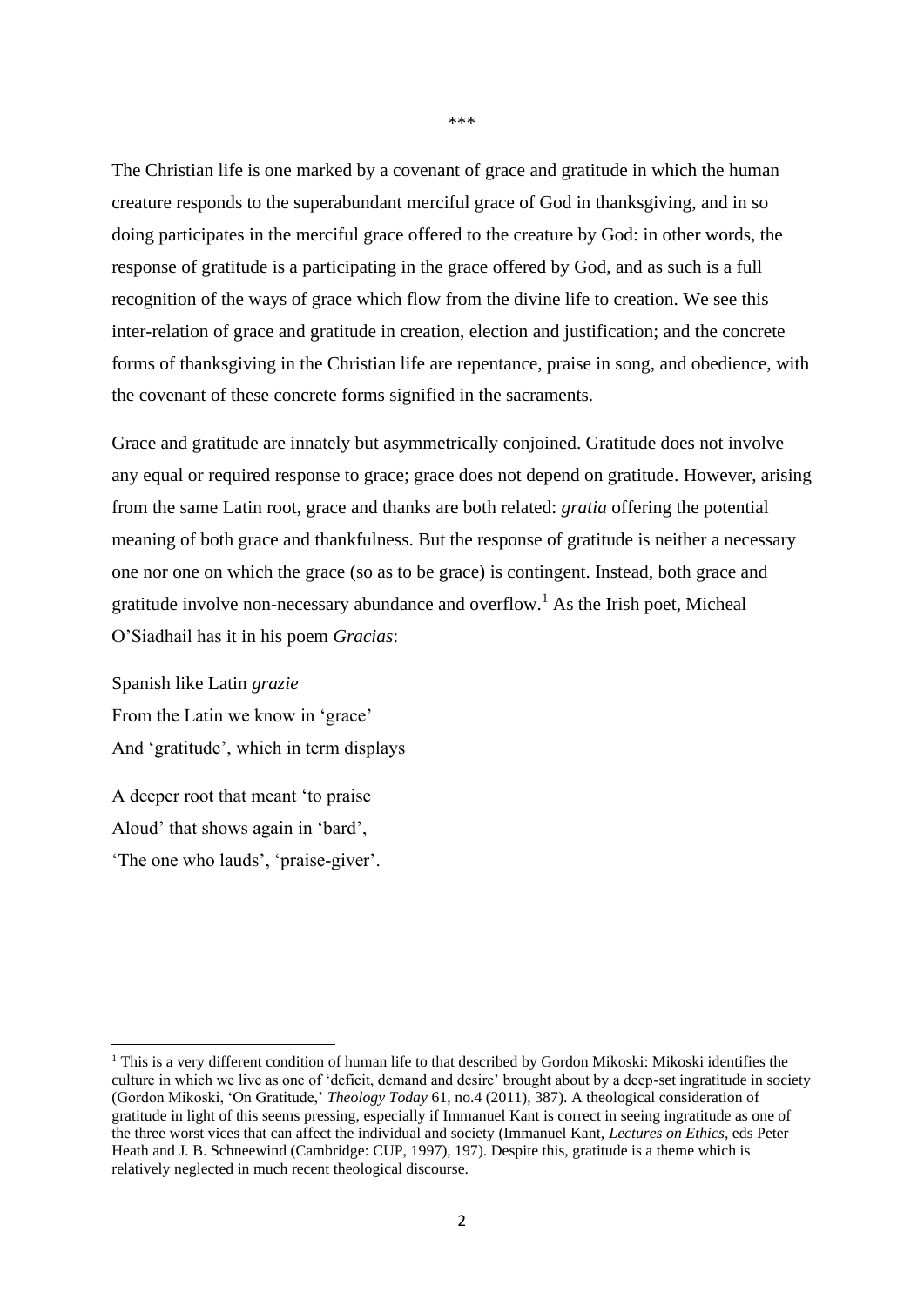And so I hand it to you. I deliver My tribute, less *quid pro quo* Than overflow. Well good for you!<sup>2</sup>

'[L]ess *quid pro quo* / Than overflow', gratitude is part of an overflow in which a free and open response is caught up in the movement of grace which is itself an overflow of the free and open kindness of God. From grace comes a free response to grace – not to condition grace into its gracious nature, but to recognize it as grace and to replicate its form in a free and overflowing reply which catches itself up in the divine way of grace.<sup>3</sup>

The first section of this article will examine this theme in relation to creation from nothing through which is established the creator-creature distinction which marks the foundation for recognising all of God's ways with the world as gracious, and determines that the appropriate reply of the creature to that grace is to receive it in thankfulness. The second section of the paper seeks to establish God's electing will as the foundation for and presupposition of creation in terms of God's willing to be for another outwith His own being: in this turning to another is the superabundant overflow of divine love which is the basis of grace. Again, the creature, as the one elected, replies in gratitude as she too is caught up in God's gracious moving towards another. The third section examines justification by grace as the soteriological form of God's gracious turning towards the creature in divine mercy. This section seeks to establish gratitude not as a condition for the reception of divine grace, but grace as that to which gratitude is a reply and in which gratitude comes to be the way in which creation shares in God's covenant with the creature. The fourth section seeks to sketch the forms of gratitude that one might find in the Christian life, pointing to penitence, Christian obedience and praise in song; these are brought together in the signification of the covenant in the sacraments of baptism and the eucharist.

### **1. Creator-creature Distinction: creation exists out of sheer grace**

The foundation for human gratitude can be found in the fitting response to the sheer grace of the Creator in the event of creation. This is a principle St Paul establishes in Ephesians 5:20,

<sup>2</sup>Micheal O'Siadhail, *Collected Poems* (Chester Springs, Pa.: Bloodaxe Books, 2014), 687. Permission granted by author.

<sup>&</sup>lt;sup>3</sup> This conceptualisation of gratitude differs somewhat from a more Thomistic approach. For Thomas, gratitude is an annexed virtue (on annexed virtues, see *ST* II.2, q.80) to the virtue of justice (as are piety, religion and obedience: *ST* II.2, q.58). Thomas' account is very much concerned not with overflow but with debt, which is responded to in a hierarchy of worship (in different forms dependent on the one to whom the gratitude is shown – God (through religion); parents (through honour); and superiors (through observance)). Obligation is a major theme here. See *ST* II.2, q.106 (and q.107 for the shadow vice of ingratitude).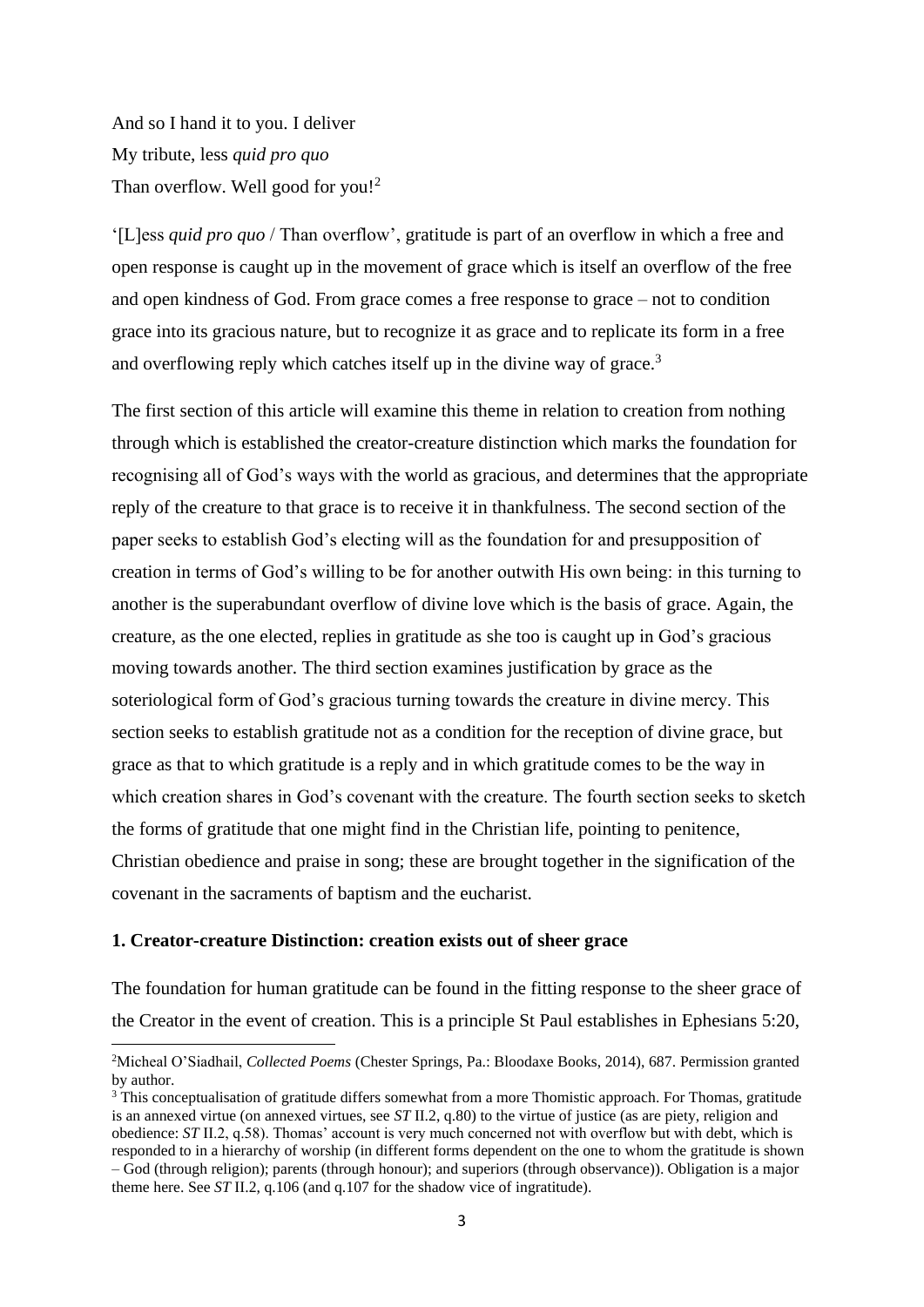where he asserts that the believer should give 'thanks always for all things to God and the Father in the name of our Lord Jesus Christ'. To give thanks always for all things is an attitude that stems from a sense of the utter dependence of creation for its existence upon the Creator without whom there would be nothing. Creation comes into being out of nothing from the hand of the Creator, who does not create for His own benefit or gain, but in sheer and measureless freedom and grace. Creation is, furthermore, sustained from its return to nothing at every moment by its dependence upon the preserving presence of God who in absolute grace holds all creation in its being. To such an act of grace, the only fitting response of the creature is that of thankfulness to the Father for the life that the creature enjoys.<sup>4</sup>

Such responsive gratitude is not, however, a response which affects the divine life, since were gratitude to add anything to God, creation would not be an act of sheer and measureless grace, and the gratitude offered in return for that grace would be diminished by virtue of its benefits to and effects on the Creator. Rather, just as grace is God's outward activity in and towards creation; so too gratitude is the creature's outward activity in response to and towards God. In this, we see the proper relationship between God and God's creation: the unending movement of free grace from God replied to by the creature in gratitude; the movement of God towards creation is grace, and the responsive movement of the creature towards God in gratitude and thankfulness for grace.

This relationship does not stem from any component within creation natural to it. There is no *analogia entis* in a divine likeness of the creature such that the response of gratitude to grace is somehow natural or innate to creation even in its fallen state:<sup>5</sup> creation, in other words, does not naturally recognise itself as creation, and is not naturally ordered in a fallen state to give thanks for the grace of its Creator in creating the world. There is no prior creaturely possibility of gratitude to the moment of recognising in faith that the world depends on the

<sup>4</sup> Cf. David F. Kelsey, *Eccentric Existence: A Theological Anthropology* (Louisville: Westminster John Knox, 2009), 344: '[D]oxology is the appropriate response to God's glory in Godself, or more exactly, the appropriate response to the hospitable generosity of the triune God's glory *in se* … [G]ratitude, precisely as doxological gratitude, is appropriate response to God for the glory of God expressed in our proximate contexts. It is thanks for those proximate contexts, including fellow human creatures whose practices in large part constitute them, as expressive of God's glory and thus as themselves derivatively the glory of God.'

<sup>5</sup> For an over-view of issues relating to the *analogia entis*, see Thomas J. White (ed.), *The analogy of being: invention of the Antichrist or the wisdom of God?* (Grand Rapids: Eerdmans, 2011). Dietrich Bonhoeffer's discussion of related themes to the post-lapsarian condition can be found in his *Act and Being: Transcendental Philosophy and Ontology in Systematic Theology*, DBWE vol. 2 (Minneapolis, Fortress, 2009), 136-55; although gratitude is not mentioned directly here, the force of the argument is retained since the Lutheran principle of *sola fide credendum est nos esse peccatores* applies.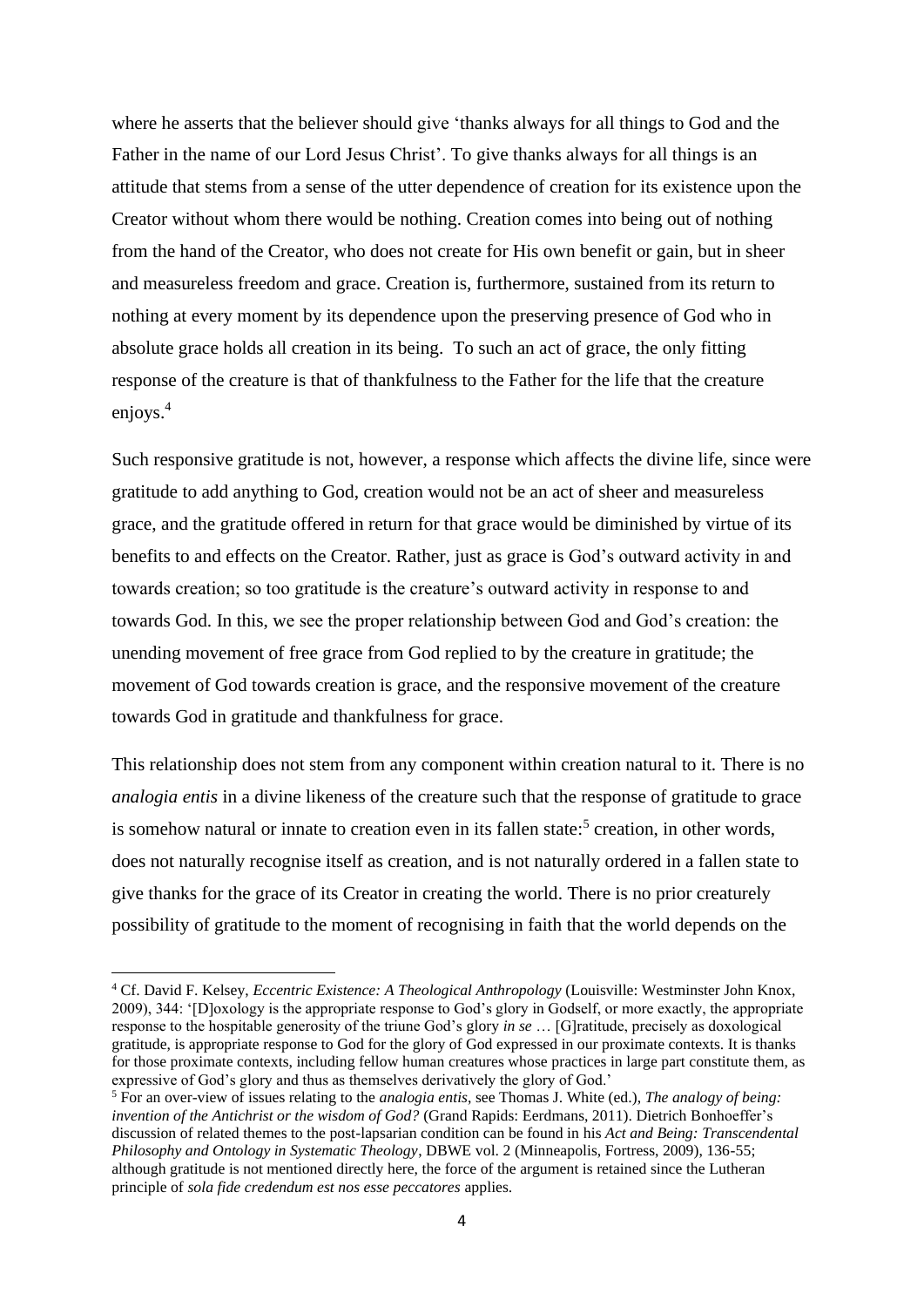grace of its Creator for its existence and preservation. <sup>6</sup> The recognition of the goodness of creation stems from its being consecrated as such by the Word of God and in prayerfulness. As 1 Timothy 4:4-5 has it: 'For everything God created is good, and nothing is to be rejected if it is received with thanksgiving, because it is consecrated by the word of God and prayer.' The recognition of creation's goodness, and thereby of the grace of the Creator in creating, arises from the faith which is placed in the Word of God which testifies that creation comes from the hand of the Creator. As Karl Barth suggests, we should point not to an analogy of being but to an analogy of faith – the likeness of the known in the knowing, and not the likeness of the being of the Creator in being of the created. The possibility of gratitude flows from the knowability of the Creator whom God's Word reveals and who is known by an act of the Holy Spirit in the event of faith.<sup>7</sup> Gratitude is not a natural condition for the creature, but one which comes only in recognition by the creature of the creature's creatureliness – that is, the creature is one created and dependent upon the Creator, who creates not for His own benefit but out of measureless grace.

Once, however, this reality is acknowledged by the creature, the only possible response is one of gratitude and the offering of thanksgiving which is evoked by the object towards which the gratitude is directed.<sup>8</sup> In this way, the offering of our thanks can consist only in a joyful acknowledgment of God's Self-revelation as Creator.<sup>9</sup> It is not, therefore, natural to creation to give thanks to God. Instead, as God is received and recognised by the creature as Creator through God's gracious self-revelation, the creature is caught up in the grace of God, and replies to such grace analogously in gratitude and thanksgiving. It is, therefore, a gift of God's grace in revelation for the creature to be able to recognise God's graciousness as Creator. To be permitted to thank God is a gift and permission *of God*. <sup>10</sup> Such permission and the possibility to thank God in gratitude for His grace does not belong properly to the creature *qua* fallen creature. It is, instead, something the creature is permitted to do by God's graciousness: it is a gift of God to recognise God's ways in creation as gift; and that the

7 Ibid., 243-4. Further consideration is required here of the doctrine of the *imago dei*. It is worth noting that for Calvin, to glorify God by praise and gratitude is what it means to image God as we were created to do so; see John Calvin, *Institutes of the Christian Religion*, ed. John T. McNeill & trans. Ford Lewis Battles (Louisville: Westminster John Knox, 1960), I.15.3 (186-9); cf. Brian A. Gerrish, *The Old Protestantism and the New: Essays on the Reformation Heritage* (Chicago: University of Chicago Press, 1982), 154. <sup>8</sup> CD II/1, 216.

<sup>6</sup> Karl Barth, *Church Dogmatics* (London: T&T Clark, 2004), I/1, 41. [Henceforth, *Church Dogmatics* will be referred to as CD followed by volume and part.]

<sup>&</sup>lt;sup>9</sup> Ibid., 217.

<sup>10</sup> Ibid., 670.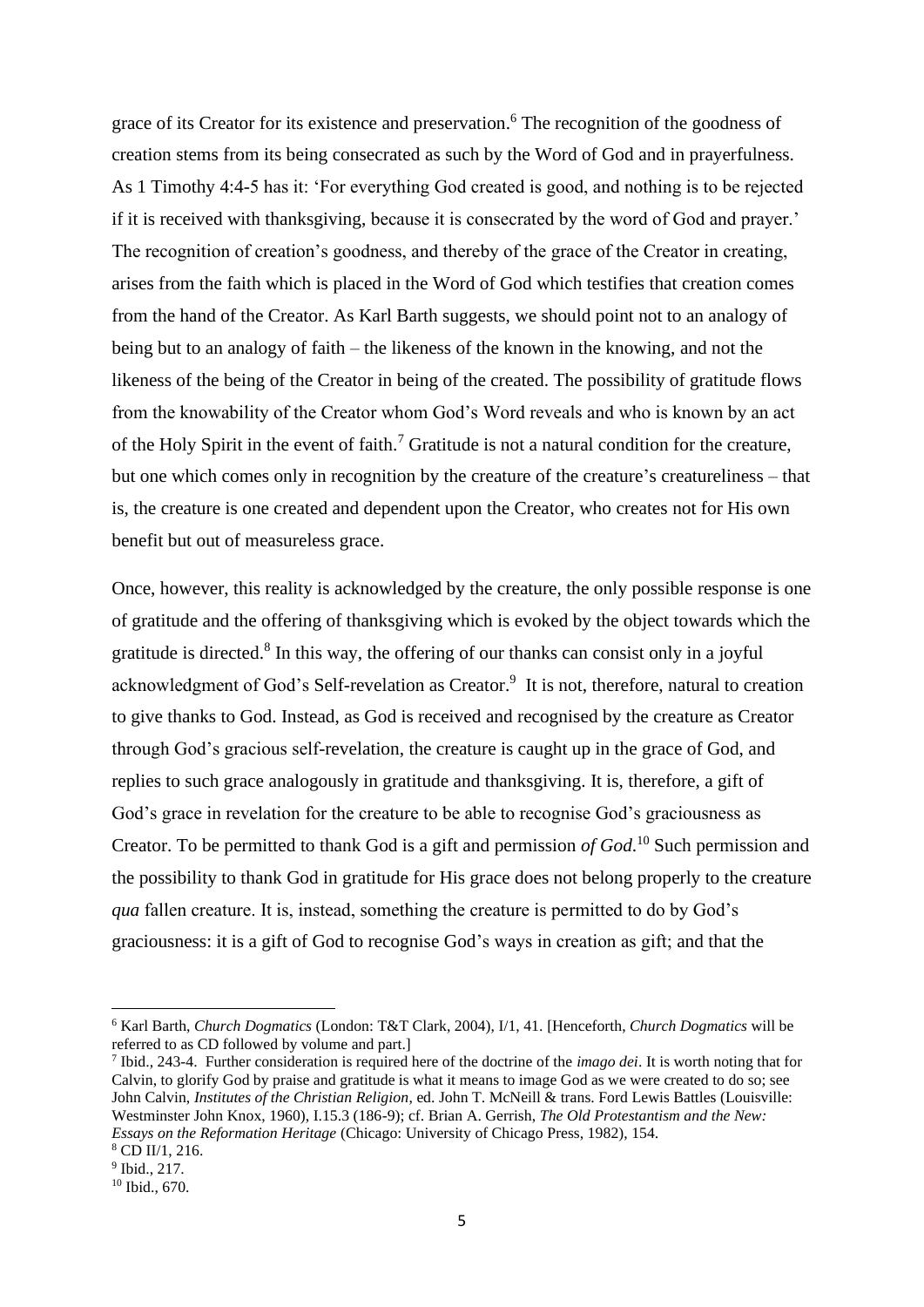possibility of gratitude and thanksgiving comes from  $God.^{11}$  Gratitude is a gift from  $God$ because there is no *quid pro quo* in divine-creaturely relationality: gratitude from the creature adds nothing to God; the doctrine of *creatio ex nihilo* assures us of that. There is an infinite qualitative difference between God and the creature such that nothing in God can be contingent on the creature's actions. God's own superabundant life is so superabundant that it both requires nothing of the creature to perfect its own perfectly complete being, and at the same time is able to allow the creature to receive as gift the revelation of God's own gracious and superabundant life. God is not bound to allowing us to respond to Him in gratitude, but enables us to share in His glory by recognising His grace as gift,  $^{12}$  establishing an asymmetric relationship between Himself and His creature in which the creature is enabled to recognise the Creator as such.<sup>13</sup> In this way, we may say that the creature is enabled to share in the perfection of grace that is the life of God. This does not add anything to God, but enables the creature to share in a perfection which is already perfect and realises itself as evermore perfect as the creature is by an act of grace enabled to share in the perfection of grace by responding in free gratitude, and perfecting an already perfect and completing and already complete superabundant and free gracious life in God.<sup>14</sup> As Daniel Hardy and David Ford put it:

There is no law of praise, and perfection would not be perfect if it had to require praise for its completion. Yet the odd fact is that in this way perfection itself can be perfected, and the more perfect it is the more wonderfully it evokes new forms of perfection. The logic is that of overflow, of freedom, of generosity. … Thanks is the companion of praise, and shares the same strange logic. Just as praise perfects perfection, so thanks completes the completed. … The greater and more decisively complete the event, the more thanks are appropriate.<sup>15</sup>

As a completely free act of God's grace, creation is graced with the possibility of recognising itself through the revelation of God as an act of God's good grace. As such, it is freed to give

 $11$  Ibid., 671.

<sup>&</sup>lt;sup>12</sup> Cf. CD II/1, 671-2.

<sup>&</sup>lt;sup>13</sup> Clearly there are lots of ways to read creation: the problem of evil makes this clear, as does biological materialism which recognises nature as red in tooth and claw. There are, furthermore, other possible relations 'gods' can have to creation – as contingent upon the acts of creation. In this way we might read the struggle against Baal and other fertility gods in the Old Testament.

<sup>14</sup> David F. Ford and Daniel W. Hardy, *Living in Praise: Worshipping and Knowing God*, Second Revised Edition (Grand Rapid: Baker Academic, 2005), 8–10.

 $15$  Ibid., 9-10.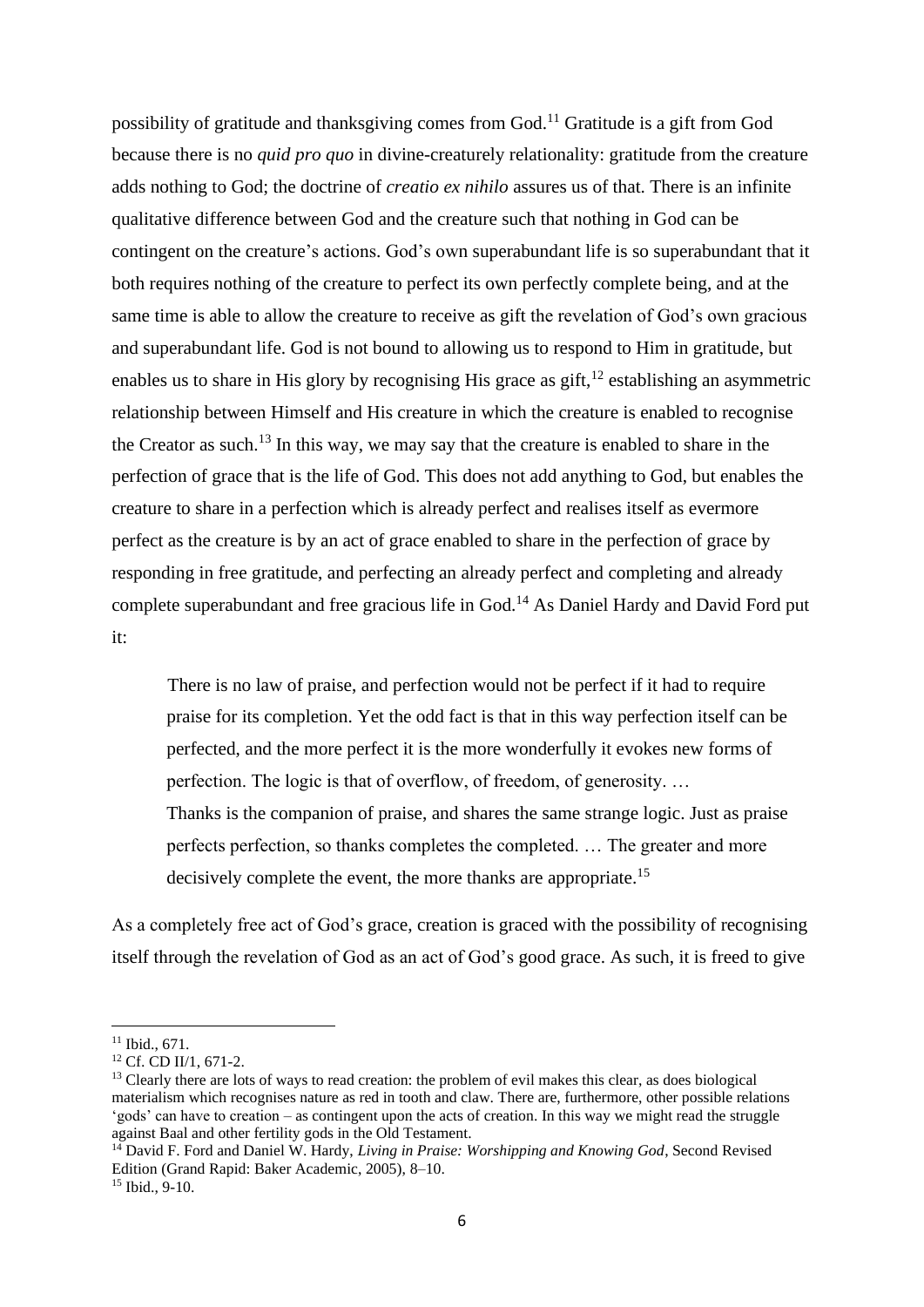free thanksgiving, which does not add to God and is not a necessary response but is one which is fitting and appropriate as creation is caught up in God's ways of grace.

## **2. Caught up in God's movement: living thankfully in election**

These ways of grace do not necessarily begin in the divine decree of creation. Creation is itself an outworking (the external basis for the covenant of God whose internal basis is the grace of the divine life) of God's covenant which is the internal basis of His of His external ways.<sup>16</sup> It is worth here quoting Karl Barth at length:

… the covenant is the internal basis of creation. It is certainly not its external basis. Its external basis is the wisdom and omnipotence of God, who is sure of Himself as Creator because He is God, who at the creation of the world and [hu]man[ity], at the laying of the presupposition of the covenant, at the preparation of the creature for His grace, is never at a loss for the right ways and means, but whose Word is sufficient to give being and existence to the creature as the object of His love and as the partner of His covenant. But creation also has … its internal basis. This consists in the fact that the wisdom and omnipotence of God the Creator was not just any wisdom and omnipotence but that of His free love. Hence what God has created was not just any reality … but that which is intrinsically determined as the exponent of His glory and for the corresponding service. What God created when He created the world and [hu]man[ity] was not just any place, but that which was foreordained for the establishment and the history of the covenant, nor just any subject, but that which was to become God's partner in this history, i.e., the nature which God in His grace willed to address and accept and the [hu]man predestined for His service.<sup>17</sup>

In this, there is an important order. While creation might take formal and historical precedence over election and covenant, election (and covenant) takes material and substantial precedence.<sup>18</sup> The presupposition and purpose of creation is election. Because of this, we can join with Paul in saying: 'In every thing give thanks: for this is the will of God in Christ Jesus concerning you' (I Thess. 5:18). God has predestined that He will reconcile and redeem, and for this purpose He creates: creation, reconciliation and redemption are all moments of God's electing purpose and will — of God's will and self-determination to be for another beyond

<sup>16</sup> CD III/1, § 41.2-3.

 $17$  Ibid., 231.

 $18$  Ibid., 232.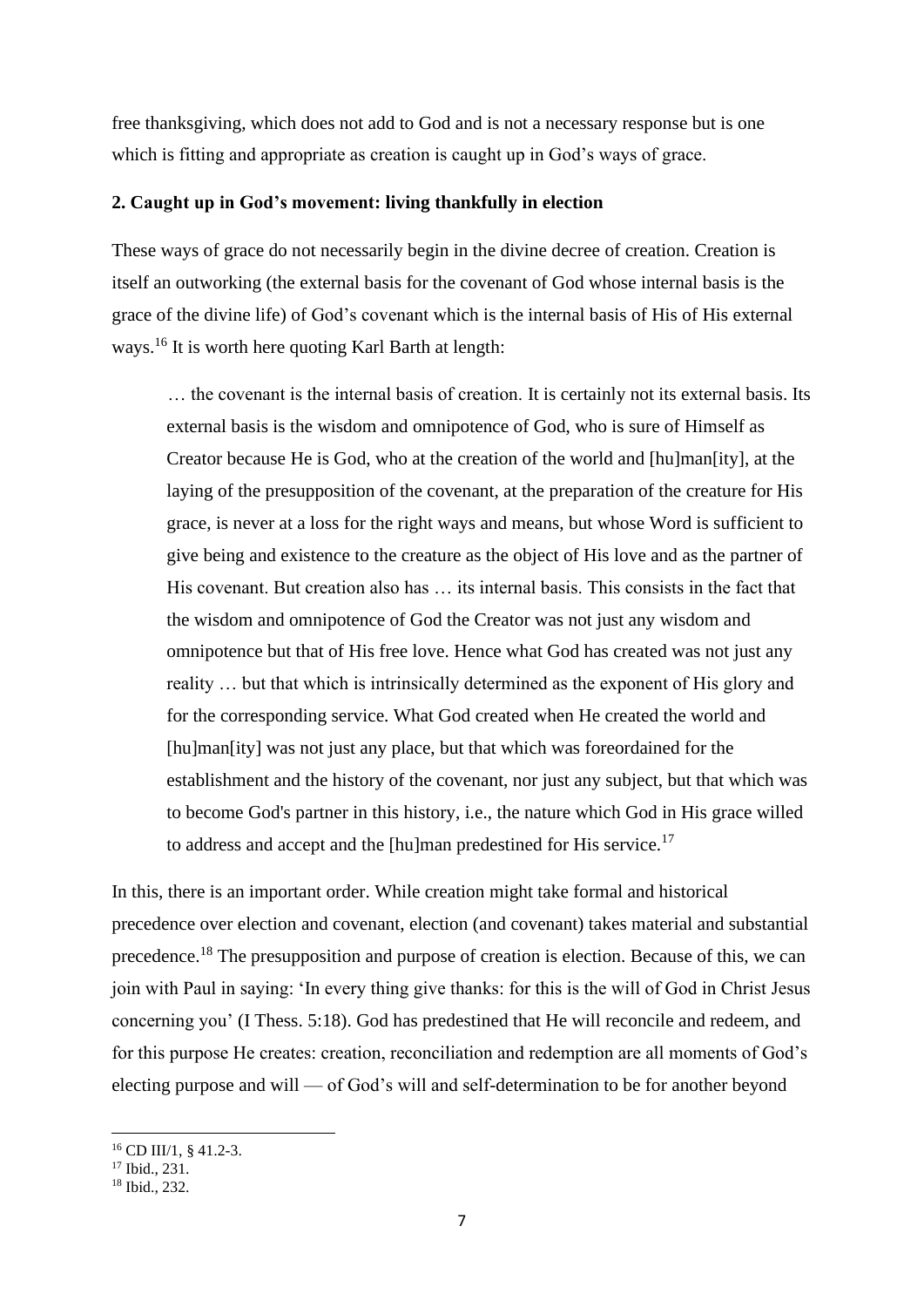His internal triune life as Father, Son and Holy Spirit. Gratitude for creation is, therefore, more fundamentally gratitude for God's electing will to be for the creature — a will which precedes creation to allow creation to exist for the purpose of reconciling and redeeming the creature.

Thus, the Christian life is one characterised by the service and blessedness of the elect, which involves living in the recognition and realization of the electing will of God, of God's gracious Self-determination to be for another outside of His own eternal triune life. The Christian life consists in this of gratitude for the Self-giving of God in His electing grace. The Christian is chosen by God so that there might be gratitude in her life for God's electing purpose; for God's foreordination of the covenant He establishes in Jesus Christ for which purpose God creates.<sup>19</sup> Gratitude corresponds to the kindness of God in His free electing grace, in God's election of humanity, in His Self-determination to be Jesus Christ. But this life of gratitude is not simply one of response; it is, instead, one of participation in the overflowing superabundant life of  $God<sup>20</sup>$  Since gratitude is a mode of response to the kindness and grace of God's electing will, which cannot be altered, repeated or returned, gratitude shares in the very overflowing nature of that gracious movement of God in election. Gratitude seeks to respond to the grace of election by corresponding to that election — that free grace which flows from the Creator to the creature — and seeking to reflect it. Gratitude, if we like, is about being caught up in the movement of God's election, which is not simply a decree but the movement and orientation of the divine life in its superabundant overflow to that which is outside of it. To quote Karl Barth once more: 'what is meant by gratitude, and therefore blessedness, and therefore being loved by God? Clearly, participation in the life of God in a human existence and action in which there is a representation and illustration of the glory of God Himself and its work.'<sup>21</sup>

Gratitude is, therefore, not simply about the Christian's own determination in relation to the electing will of God, but about the elect's being caught up in God's way with the world for the purpose of witness and testimony to all creation of God's way with creatures so that they

 $19$  For Karl Barth, election is the election of Jesus Christ; and in Jesus Christ, all humanity is elected. See CD II/2, especially paragraph 33. Much has been written on this, and for surveys of the literature and recent discussions of the topic, the reader is directed to my *Barth, Origen, and Universal Salvation: Restoring Particularity* (Oxford: OUP, 2009), chapter 2; and my *Theology against Religion: Constructive Dialogues with Bonhoeffer and Barth* (London: T&T Clark, 2011), chapter 5.

 $20$  CD II/2, 413.

<sup>21</sup> Ibid., 413. On the topic of the relationship between election and the human life, see Paul T. Nimmo, *Being in Action: The Theological Shape of Barth's Ethical Vision* (London: T&T Clark, 2011).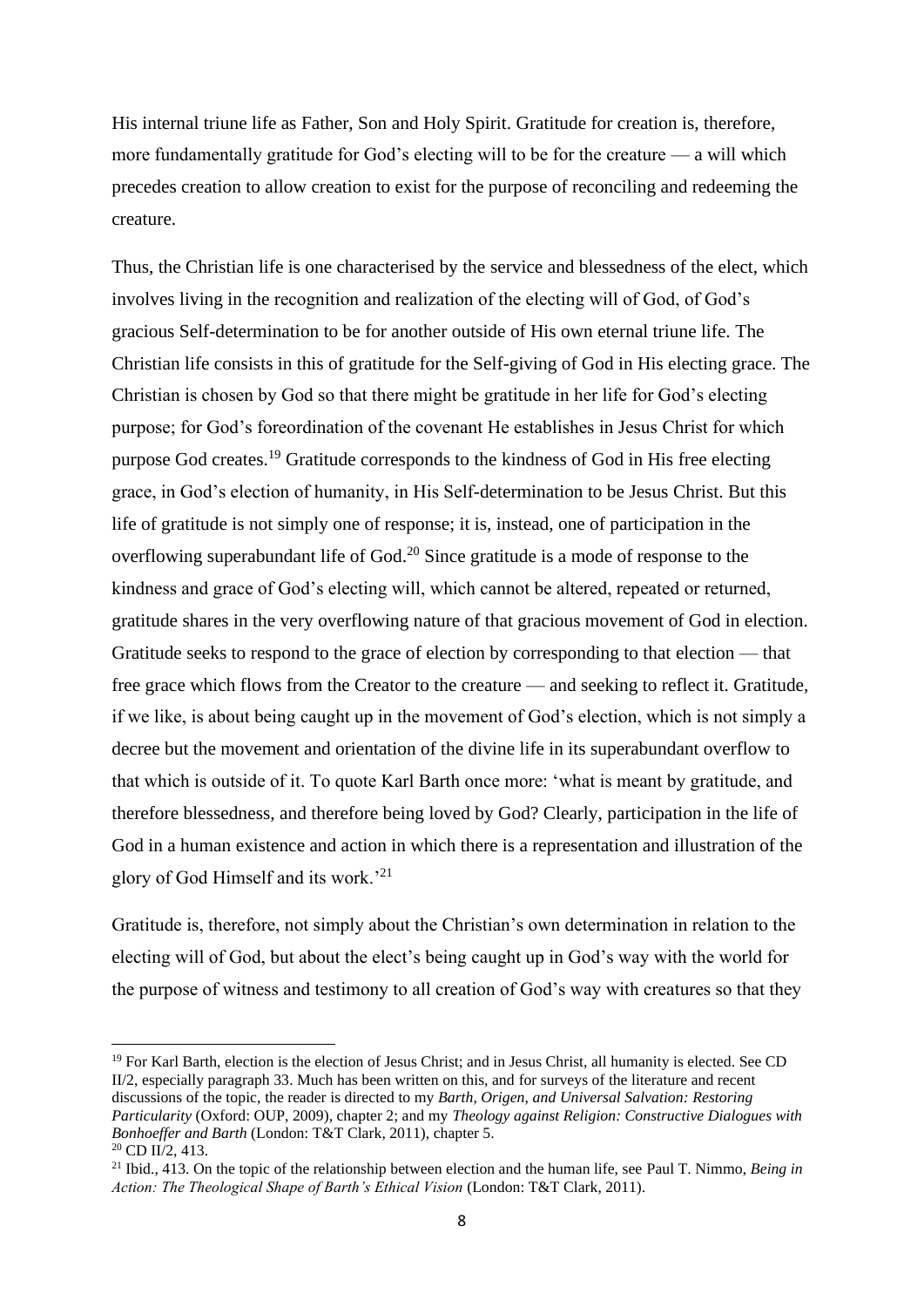too can share in this blessedness and gratitude. The Christian is caught up in the movement of election, in God's gracious willing to be for another, through gratitude and by this is determined to witness to the electing will of God in Jesus Christ — a will that we see in creation, reconciliation and redemption. Again, this is not simply a response to God, but a participation in God's gracious good pleasure for creation. In this way, election is not only achieved *for* the creature but *in* the creature, who participates in gratitude and witness in the divine way with the world. The elect is one who through gratitude for God's way stands in the service and commission of God, as she is summoned to this by the Holy Spirit, and who witnesses to humanity's participation in election as the beginning of all of God's ways and works.<sup>22</sup> In this way, the elect through her gratitude becomes a messenger of God to represent and portray the glory of God as one sent to be an apostle of grace through the witness she offers to that work of grace by which she is elected.<sup>23</sup>

But what is the means by which the creature comes to participate through gratitude in this electing will of God? For the Protestant traditions, this cannot be through her own works or the efficacy of her ritual. No; the human creature comes to share in this election by grace alone.

### **3. Justification by grace alone: no works only gratitude for divine mercy**

As the Psalmist reminds us, we are to give thanks to God because of his enduring love: 'Praise the LORD. Give thanks to the LORD, for he is good; his love endures forever' (Psalm 106:1). The love of God is enacted towards the creature in God's grace and mercy. Mercy points us to the very centre of divine love and its specific determination as grace: God's movement towards the creature (His superabundant life outside of Himself) need not necessarily be merciful. However, God's grace takes place in the presupposition that creature is in distress and in this God wishes to grant her assistance in her fallenness and sin. Thus we can see that mercy and grace are inter-related: mercy is included in grace, and grace itself has a form which is itself merciful.<sup>24</sup> The concrete form of God's love is that of mercy: God loves humanity in a merciful way. Mercy is the '... disposition of the heart of the being of God.<sup>25</sup> It is this which characterises the relationship of God to creatures because God is love, and this love is actualised in the concrete of gracious and merciful loving of fallen creation. This

<sup>22</sup> CD II/2, 414.

 $23$  Ibid., 415. Clearly, there is a distinction between electing God and elected man. Elected man has no place to choose or reject others.

 $24$  Ibid., 369.

<sup>25</sup> Ibid., 375.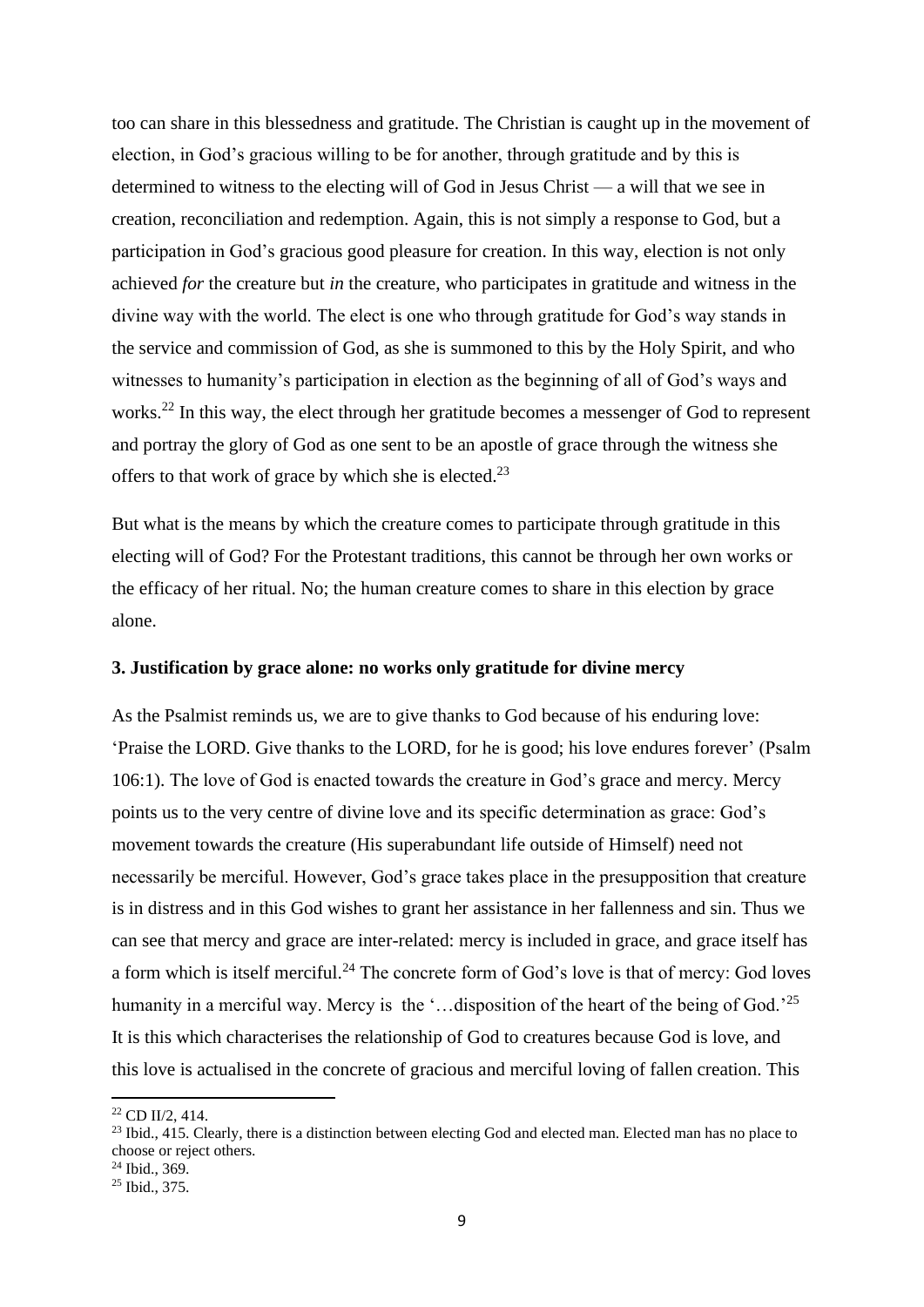grace and mercy is entirely unearned, and cannot be conditioned by the creature:<sup>26</sup> it is not itself responsive to human gratitude; instead, it is responded to in human gratitude. This is the heart of the Protestant doctrine of justification by grace alone — *sola gratia*. Salvation stems only from God, and human actions do not condition God into expressions of His love in grace and mercy.<sup>27</sup> Such grace is freely given by God and has the form of mercy in its relation to the fallen creature. Only the grace of God can save, and the life of faith is a life which responds, and in this response participates in the movement of God's grace towards the creature.

God is love; God's loving is gracious in its overflow to creation; and that grace is itself merciful in its concrete form in relation to the fallen creature. God's engagement with the world stems from His unchanging being which is love and in which He *is* gracious in His mercy and merciful in His grace. Divine mercy does not stem from the works of the creature in obedience or religious rites, but gathers up the creature in God's ways in which the creature offers thanks for mercies unearned and graces freely given. In another of Micheal O'Siadhail's poems on 'Thanks', he writes this on the French word *Merci*:

From Latin for 'hire' or 'fee' Wage for services rendered Drifts to 'favour' or 'mercy'.

No longer measure for measure More a gift bestowed, A giving at someone's pleasure.

One word to name and bless A gratuitous *merci*, Unearned openhandedness.<sup>28</sup>

Gratitude for salvation is a gratuitous thankfulness for what O'Siadhail calls '[u]nearned openhandedness'. Gratitude is a mercy that stems from the unending divine mercy, therefore — a creaturely analogy of faith in divine grace to the divine mercy.

<sup>26</sup> See here the discussion of *creatio ex nihilo* above.

 $27$  I have explored this issue in relation to belief as a potential work in my work on universalism. See especially, 'Pessimistic Universalism: Rethinking the Wider Hope with Bonhoeffer and Barth,' *Modern Theology* 26, no. 4 (2010), 495–510; *Barth, Origen, and Universal Salvation*; and chapter five in *Theology against Religion*. <sup>28</sup> O'Siadhail, *Collected*, 686.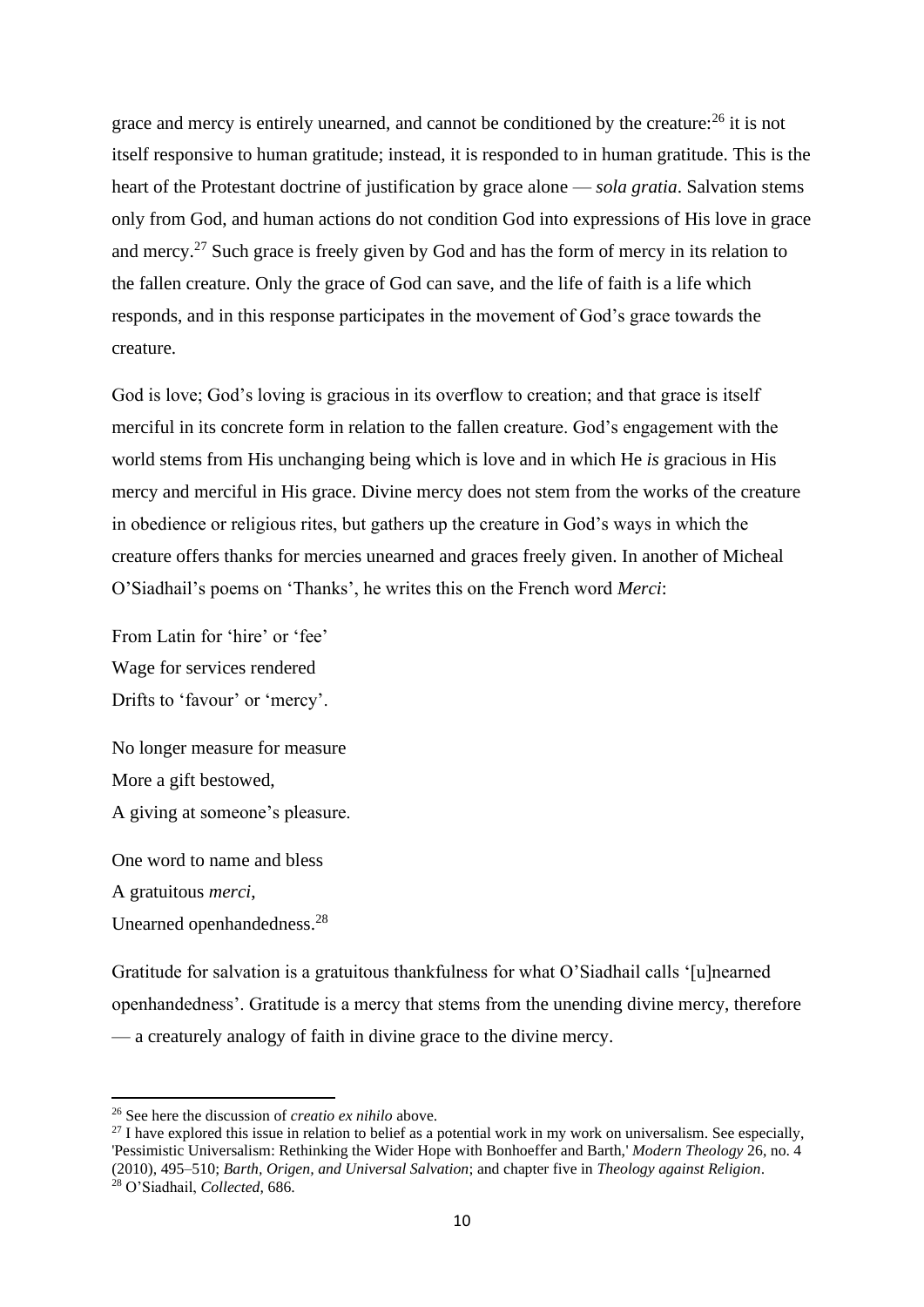In offering gratitude to God for His grace and mercy, the human being becomes a covenant partner of God, receiving from God freely that which is freely given. The reception of that which is given is freely and not passively received: reception involves active gratitude. This gratitude is not a condition for that which is given, but an active participation in it. As Barth has it:

The only answer to χάρις is εὐχαριστία. But how can it be doubted for a moment that this is in fact asked of him? χάρις always demands the answer of εὐχαριστία. Grace and gratitude belong together like heaven and earth. Grace evokes gratitude like the voice an echo. Gratitude follows grace like thunder lightning. Not by virtue of any necessity of the concepts as such. But we are speaking of the grace of the God who is God for man, and of the gratitude of man as his response to this grace.<sup>29</sup>

Gratitude is, therefore, the fitting and appropriate response to the declaration of God that He will be our God: it is the fulfilment of the second clause of II Cor. 6:16b: 'I will be their God, / and they shall be my people.' To be God's people means to respond to the God who is already our God in His merciful grace by living in gratitude to and for His gracious turning towards creation. This gratitude is something which only grace can achieve in us: it is only by the grace of God that we can recognise God's gracious activity in the world; grace is itself the only possibility of the responsive participation in grace, or else salvation would come from some other place than that of the divine merciful free-giving. Grace cannot be conditioned for its reception, but must remain gracious; and so, to perceive grace (and in so doing recognise and receive it) can only happen in grace.<sup>30</sup> The essential completeness (the once and for allness) of salvation removes any possibility of a response that is not (even in its responding) a recognition of the *all-sufficient* nature of divine grace and mercy which is not increased or determined by the creaturely response of gratitude.<sup>31</sup> Thanksgiving and praise are a gratuitous response to the divine life. Geoffrey Wainwright puts this elegantly: 'The gratuity of worship expresses the character of salvation as gift: a gift to be actively enjoyed.'<sup>32</sup> There is a virtous cycle that exists here: in thanking God for His grace, humans become ever more aware of what they are thankful for; in gratitude for grace, grace becomes more gracious and gratitude more thankful.

 $29$  CD IV/1, 41.

 $30$  Ibid., 45.

<sup>31</sup> Cf. Ford and Hardy, *Living in Praise*, 105.

<sup>32</sup>Geoffrey Wainwright, *Doxology: The Praise of God in Worship, Doctrine and Life A Systematic Theology* (New York: Oxford University Press, 1980), 27.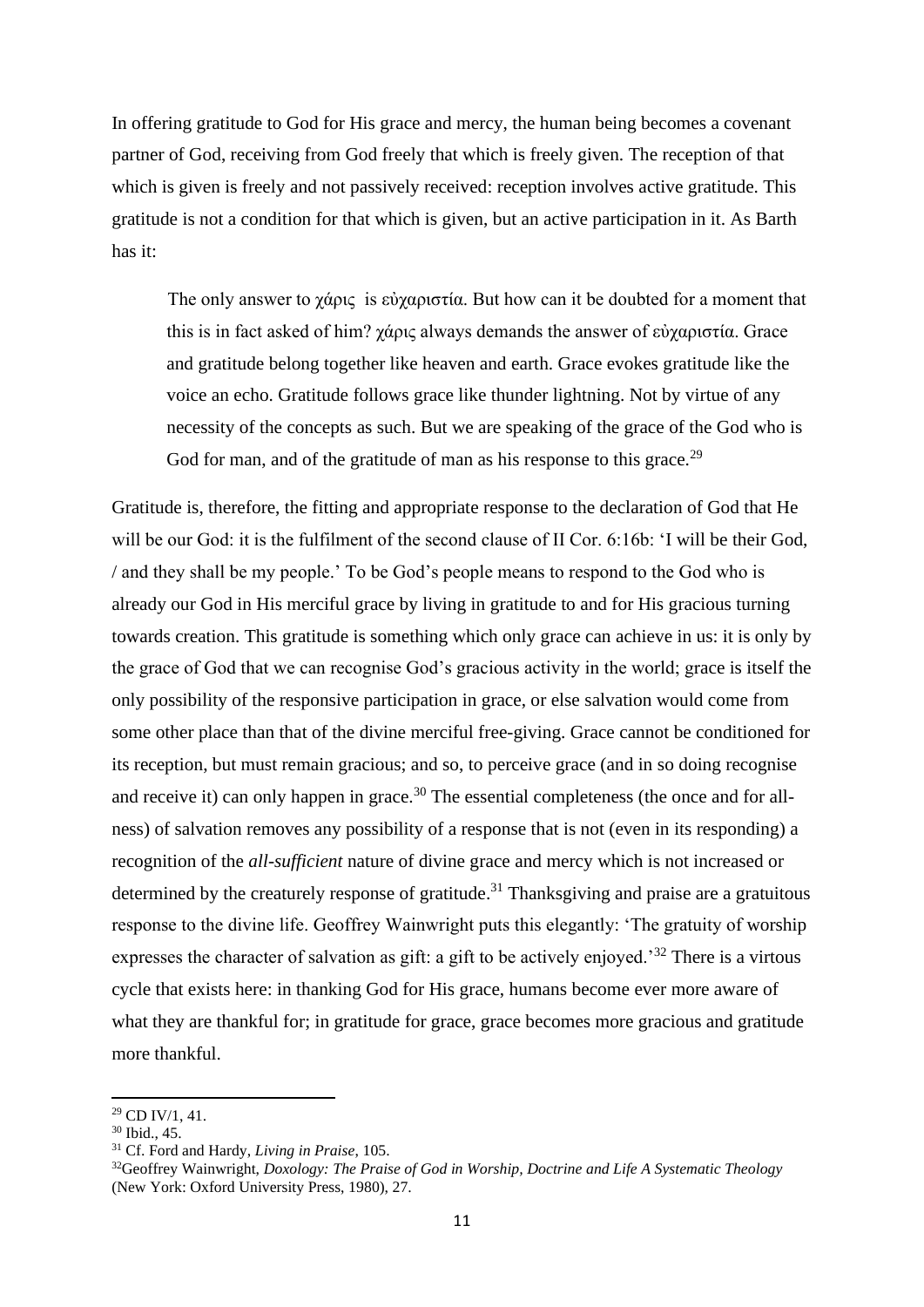Thus, to claim that reception of grace and mercy in thankfulness is an activity of divine grace and mercy is not a straightforward removal of human free will: there is no relationship of competitiveness here. Rather, in this cycle of free grace and gratitude, one is enabled to see human agency in its right and proper place. As Ford and Hardy put the point:

The coming together of divine and human freedom of God is not experienced as a reduction of human responsibility; rather, the call to free self-giving is intensified and empowered, and praise [and, we may say, gratitude] is the experience of this, to which all the rest of life needs to be conformed.<sup>33</sup>

What then is the form of this life in response to the grace of God through which it participates in grace and gratitude? It is to this that the remainder of this article turns, in seeking to sketch four forms this life of gratitude for grace takes in the context of the praise and worship of the sanctified life.

# **4. The Form of Gratitude for Grace**

Caught up in the movement of grace from God to that which is not God, gratitude takes four concrete forms in the Christian life. These forms listed are indicative from a longer list, but might be thought of as central aspects to the life of gratitude for the grace of God in creation, election and salvation.

### **A. Humble Penitence arising from Gratitude**

Thanksgiving for grace determines that the disposition of the believer can never be anything other than that of humble penitence. Aware that nothing ever is earned or deserved from God (that nothing can condition God into mercy), the Christian lives in a life which seeks in gratitude to be open to the grace of the Lord in His merciful acts. No partial penitence or sense of earned response from action is possible on the part of the creature in relation to God. Recognising that the only response to God is that of gratitude for God's superabundance in grace determines that the primary act of the grateful sinner in expressing gratitude is to offer confession: gratitude engenders humility to God not entitlement; gratitude is most appropriately offered on bended knee to the Father who in His grace is merciful to His creation, catching them up in His movement towards them.<sup>34</sup> The response of gratitude is one

<sup>33</sup> Ford and Hardy, *Living in Praise*, 13.

<sup>&</sup>lt;sup>34</sup> This idea of 'catching them up in His movement' might be otherwise spoken of as 'abduction'. On abduction, see Daniel W. Hardy, *Wording a Radiance: Parting Conversations on God and the Church* (London: SCM,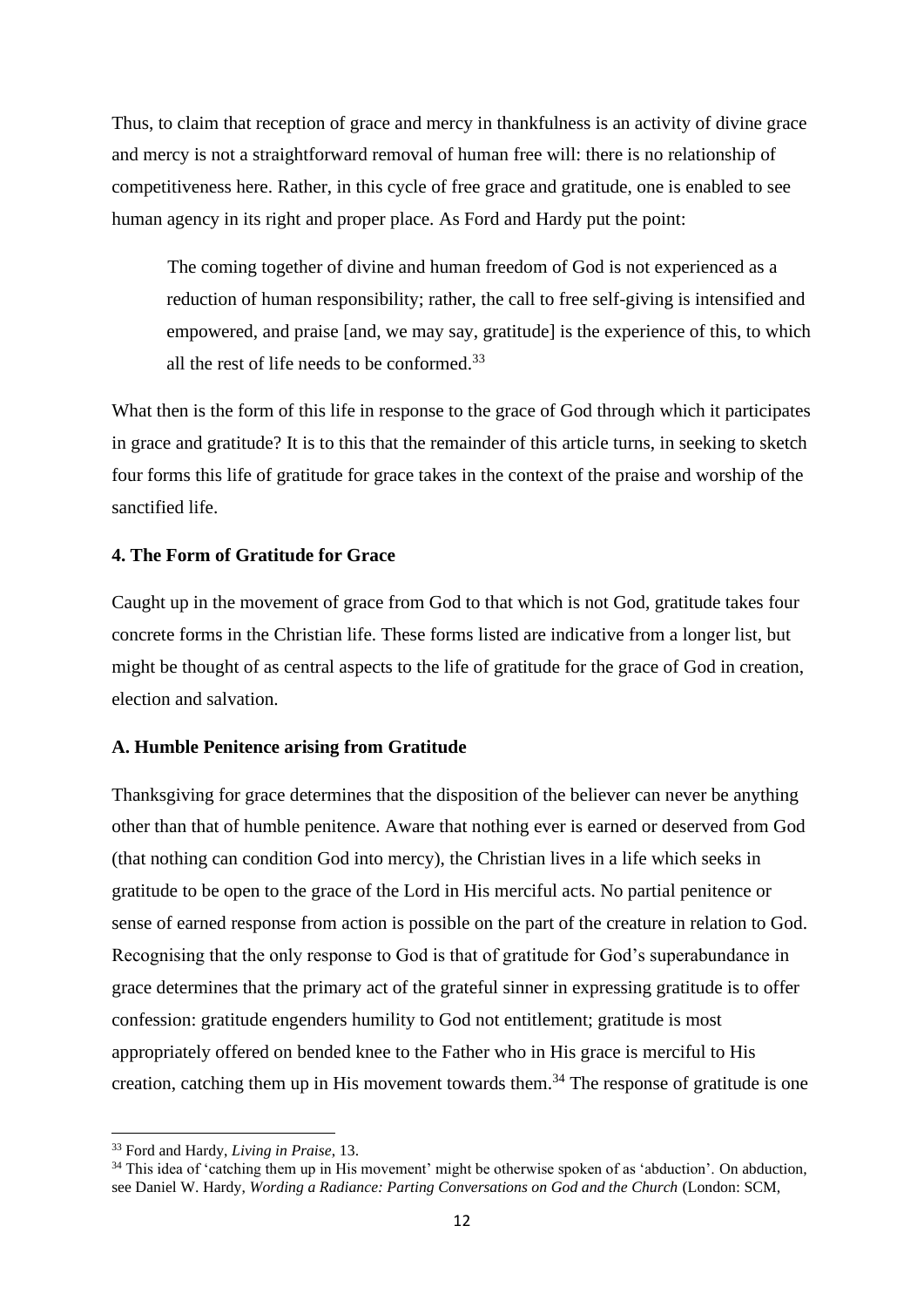of thankfulness for forgiveness, a thankfulness which never assumes as a right right the mercy and grace which comes freely from the Father: mercy and grace depend instead on God's constancy in His grace and mercy, rather than any action of the human creature. The creature will never deserve God's mercy and grace (since they are perfectly merciful and gracious); the response of the creature will always be one which recognises and gives thanks for the joy of forgiveness in gratitude, humility and repentance. The response will be one which in its penitence and humility perfects the already perfect grace and mercy of God. As John Wesley puts it:

The Scriptures describe that joy in the Lord which accompanies the witness of his Spirit as an humble joy, a joy that abases to the dust; that makes a pardoned sinner cry out, 'I am vile! …' And wherever lowliness is, there is patience, gentleness, longsuffering. There is a soft, yielding spirit, a mildness and sweetness, a tenderness of soul which words cannot express. But do these fruits attend that *supposed* testimony of the Spirit in a presumptuous man? Just the reverse.<sup>35</sup>

Each new day we are called to give thanks to God for his merciful grace and gracious mercy, and never to treat those free gifts of God to the creature as privileges or entitlements to be presumed, but only as gifts offered — constant not on the basis of the creature's worth or action but on the basis of God's constancy (or immutability, as more classical terminology might put it). To recognise the gifts of God as mercy and grace requires the creature to realise her unworthiness of them, to identify her inability to save herself or do anything other than fall upon God's good pleasure. In this is the call to penitence, and for penitence flows further gratitude for forgiveness. For Luther, indeed:

God receives none but those who are forsaken, restores health to none but those who are sick, gives sight to none but the blind, and life to one but the dead. He does not give saintliness to any but sinners, nor wisdom to any but fools. In short: He has mercy on none but the wretched and gives grace to none but those who are in disgrace. Therefore no arrogant saint, or just or wise man can be material for God, neither can he do the work of God, but he remains confined within his own work and

<sup>2010), 45-56 (</sup>esp. 49-56) & 67-71; cf. Peter Ochs, *Another Reformation: Postliberal Christianity and the Jews* (Grand Rapids: Baker Academic, 2011), 192-4.

<sup>35</sup> John Wesley, *The Works of John Wesley Volume 1: Sermons I*, ed. Albert C. Outler (Nashville: Abingdon Press, 1984), 280.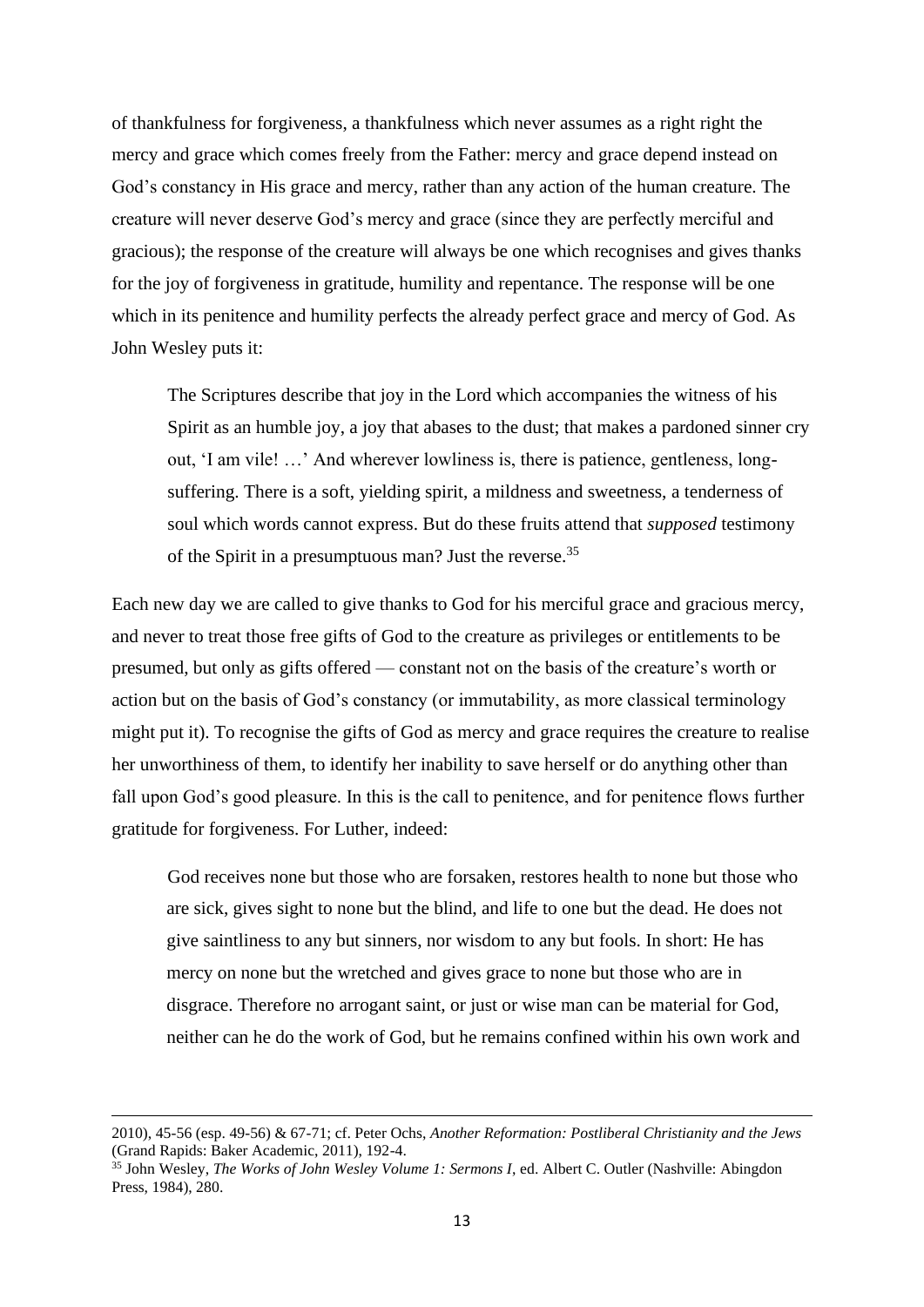makes of himself a fictitious, ostensible, false, and deceitful saint, that is, a hypocrite.<sup>36</sup>

Reliance on the grace of God, to which we respond in gratitude, leads to a recognition of our unworthiness, a confession of sin, and further thanksgiving for salvation and forgiveness. In penitence, a cycle of gratitude is created in which gratitude for grace creates ever more thankfulness for the constant and enduring merciful grace of God. As St Paul has it: 'All this is for your benefit, so that the grace that is reaching more and more people may cause thanksgiving to overflow to the glory of God' (2 Corinthians 4:15).

## **B. Gratitude in Faithful Obedience**

Although good works and obedience can never be the condition by which the merciful grace of God is offered, good works and obedience are enabled (in being caught up in that grace) to be a response to the free gift and giving of  $God.^37$  They are counterpoints which do nothing other than join in the great glorious symphony of God's gracious acts within creation. As the Heidelberg Catechism, Question 1 asserts, honouring and thanking God involves being 'willing and ready from the heart to live henceforth unto Him'. This involves turning the heart from being turned in upon itself to being turned to obeying the greatest commandment in loving God and neighbour. If sin is (in Luther's terms) the *cor incurvatum in se*, obedience is the repentant heart turned out in obedience towards fulfilling the law of grace that comes from God. Gratitude to God is expressed in the repentant human seeking to turn not only from sin but towards God, seeking to express her thankfulness for God's merciful grace in living for God. Karl Barth states:

It is only by a heart's willingness and readiness to live unto Him that God can be honoured, thanked and served. …

In this sense, then, the glorifying of God consists simply in the life-obedience of the creature which knows God. It has no alternative but to thank and praise God. And in this thanks and praise it has nothing else to offer God — nothing more and nothing less than itself. This self-offering can have no other meaning — no higher and no lower —than that its existence becomes a reflection of the perfection of the divine being. … In the conformity with God into which it enters, with this self-offering, in

<sup>36</sup> Martin Luther, *Luther's Works*, vol. 14., eds Jaroslav Pelikan and Daniel E. Poellot, trans. Arnold Guebert, (St. Louis: Concordia Publishing House, 1958), 163.

 $37$  For Calvin, gratitude and love for the Father should lead Christians to devote themselves completely to obedience to God and to seeking to honour God in all things. See *Ioannis Calvini Opera Selecta* 1:76.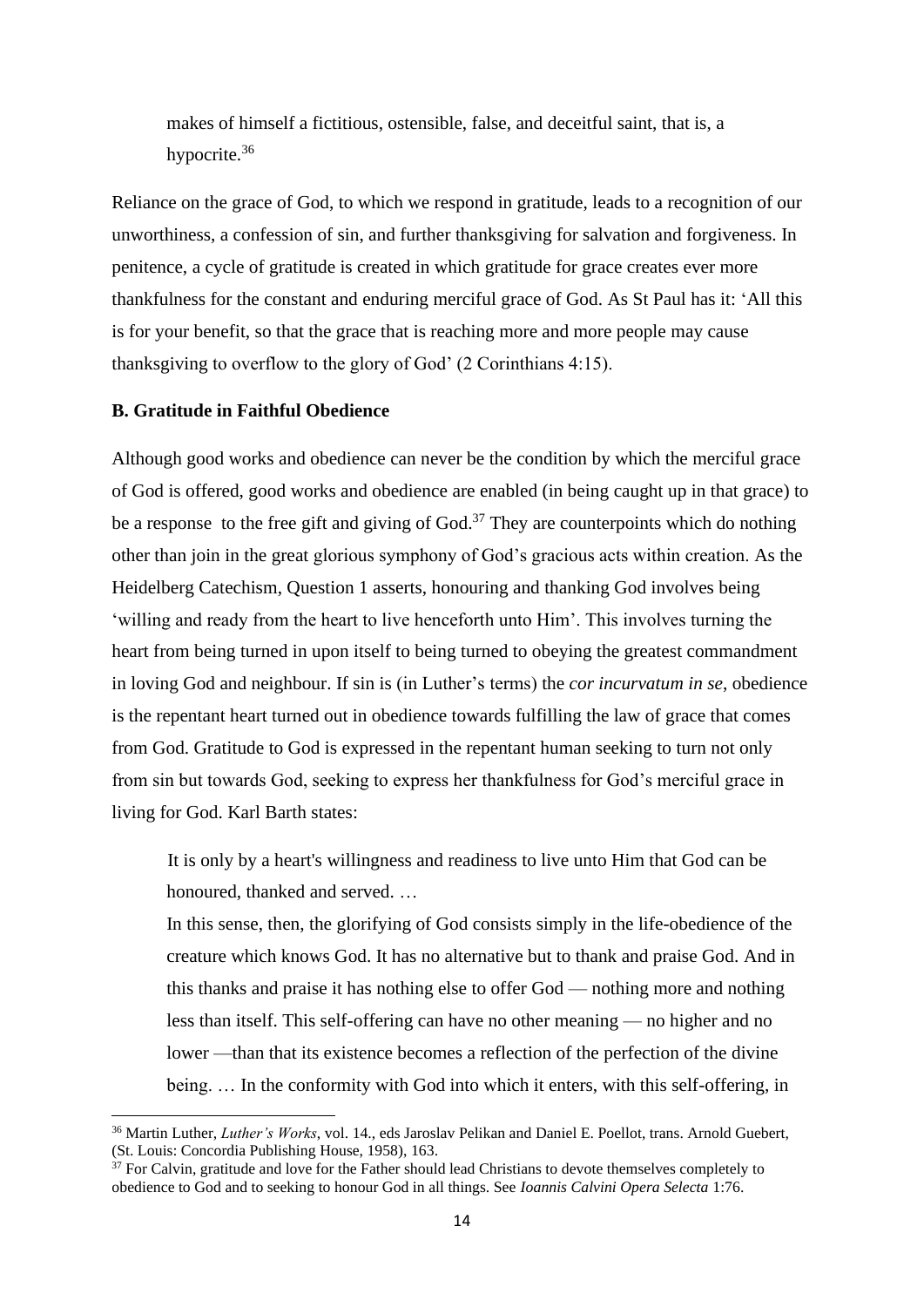accordance with God's call and its own knowledge of Him, it [the creature] may honour God and therefore acquire and have a share in God's own honour. In this sense the way and theatre of the glorification of God is neither more nor less than the total existence of the creature who knows God and offers Him his life-obedience. Nothing can be omitted from the gift, the task, and the new gift here revealed and actual as the purpose of its existence.<sup>38</sup>

Again, what we see here is a sharing in God's ways: obedience is a gift in which the creature in thankfulness is able to offer her life to God and in that share in God's own honour and reflect God's own perfect grace and self-giving. The heart turned towards God participates in gratitude in the turning of God towards creation. This is something for which the grace of God in salvation liberates the human who is otherwise turned in on herself in her sin.<sup>39</sup>

Along with the Westminster Shorter Catechism (1647-48), we might say that the chief end of humanity is 'to glorify God and to enjoy Him forever'. This glorification comes in thankful response to God's grace in which we come to be caught up in God's glory, reflecting its grace and overflowing superabundance (rather than our own efforts or works) in our obedience to Him as we are caught up in God's ways with us. Geoffrey Wainwright states it as follows: 'Believers may *render* God glory by a kind of reflexion, as they are changed into his likeness, "from glory into glory" (cf. 2 Corinthians 3:18). They glorify God as they grow in conformity with his character.<sup>40</sup> Rendering thanks, honour and glory to God comes in seeking to be like Him, turning away from ourselves and towards Him, and reflecting His gracious outwardness (His desire for encounter) in lives ordered towards Him and our neighbour in faithful adherence to the command of Jesus. This is a point Daniel Hardy makes in his work on the foundation of cognition and ethics in worship:

In direct openness to … divine dynamic order, there also occurs an ontological movement in those who recognize it, whose existence is totally orientated to that which is recognized, in a total alteration of affection which brings about a habit of life. In its purified form, this ontological recognition in praise, which incorporates a purified reorientation, in which the dynamics of human life — both individual and social — are focused in correspondence with that which is recognized in praise.

<sup>38</sup> CD II/2, 674-5.

<sup>39</sup> Cf. CD IV/2, 496.

<sup>40</sup> Wainwright, *Doxology*, 17.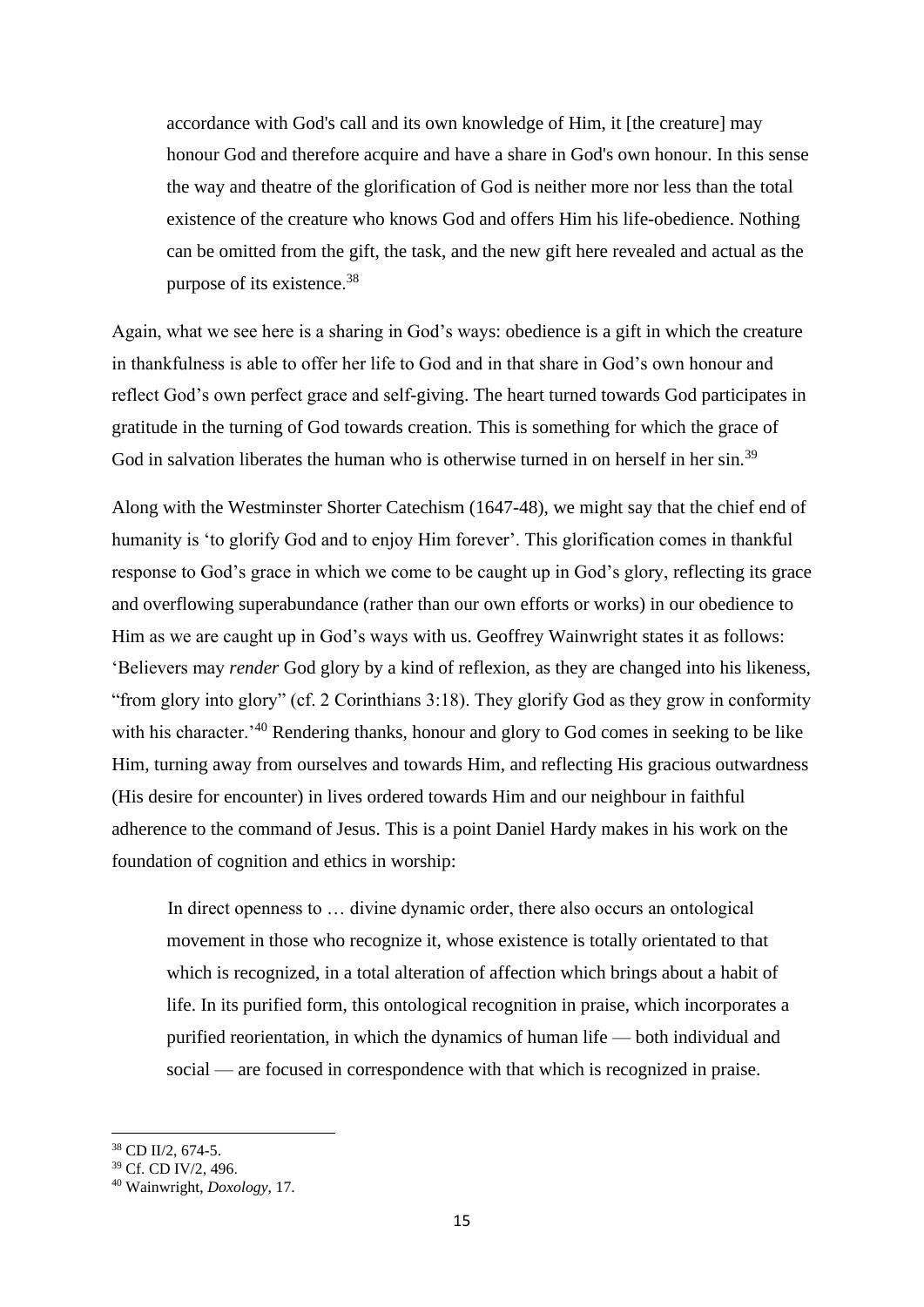Whatever is the dynamic order recognized in the divine is therefore realized in the arrangement of human relationships in and with the world.<sup>41</sup>

Openness to the divine life determines an openness to the divine order of merciful grace, and should result in obedience to God's ways in the creature. Such obedience is nothing other than being caught up in God's own dynamic order, through which the creature is turned away from herself and towards God, and through which she participates in God's own ways with the world. Thus, the words of Colossians 3:17 are proved a reality in the life of the Christian: 'And whatever you do in word or deed, do all in the name of the Lord Jesus, giving thanks to God and the Father by him.'

### **C. The Superabdunant Song: Singing in Praise and Thankfulness**

The expression of this repentant, obedient gratitude is not one of sorrow at human failings, but one of joy – a joy that comes in celebrating the divine grace and mercy that creates, elects, and saves the creature. The response of the creature to God is not appropriately fear, trembling and a subservient grovelling gratitude because God is the particular God known in His grace and mercy: there is no god beside Him, no god who does not reach us in His grace and mercy. Thus, our response should, instead, be a response of gratitude in joyous praise with music and song. With the Psalmist, we should say: 'Let us come before him with thanksgiving and extol him with music and song. For the LORD is the great God, the great King above all gods' (Psalm 95:2-3). We join in the way of God with the world, in the way of mercy and grace; and in this is the assurance of joy which should lead to jubilation. One sign of gratitude for the grace of God (perhaps one which as a Methodist I might wish particularly to emphasise) should be song. The Christian life does not reply and is not caught up in divine grace in monotone satiety but in superabundant and jubilant thankfulness, which creates ever new possibilities of rhythm, harmony and variety. God's people are to sing unto the Lord a new (an ever new) song in the unending hymn of thankfulness and praise. Such singing is again a participatory response in the Christian life to the divine Self-giving. It is a joining together, a listening to one another, a seeking of harmonious life with one another and God, symbolised in singing together. Song is a sign of the harmony of our lives with God – an anticipatory eschatological joining with all creation, with the mountains and the hills that will clap their hands, and with the angels who by day and by night sing 'Holy, holy, holy is the

<sup>41</sup> Daniel W. Hardy, *God's Ways with the World: Thinking and Practising Christian Faith* (Edinburgh: T&T Clark, 1996), 14.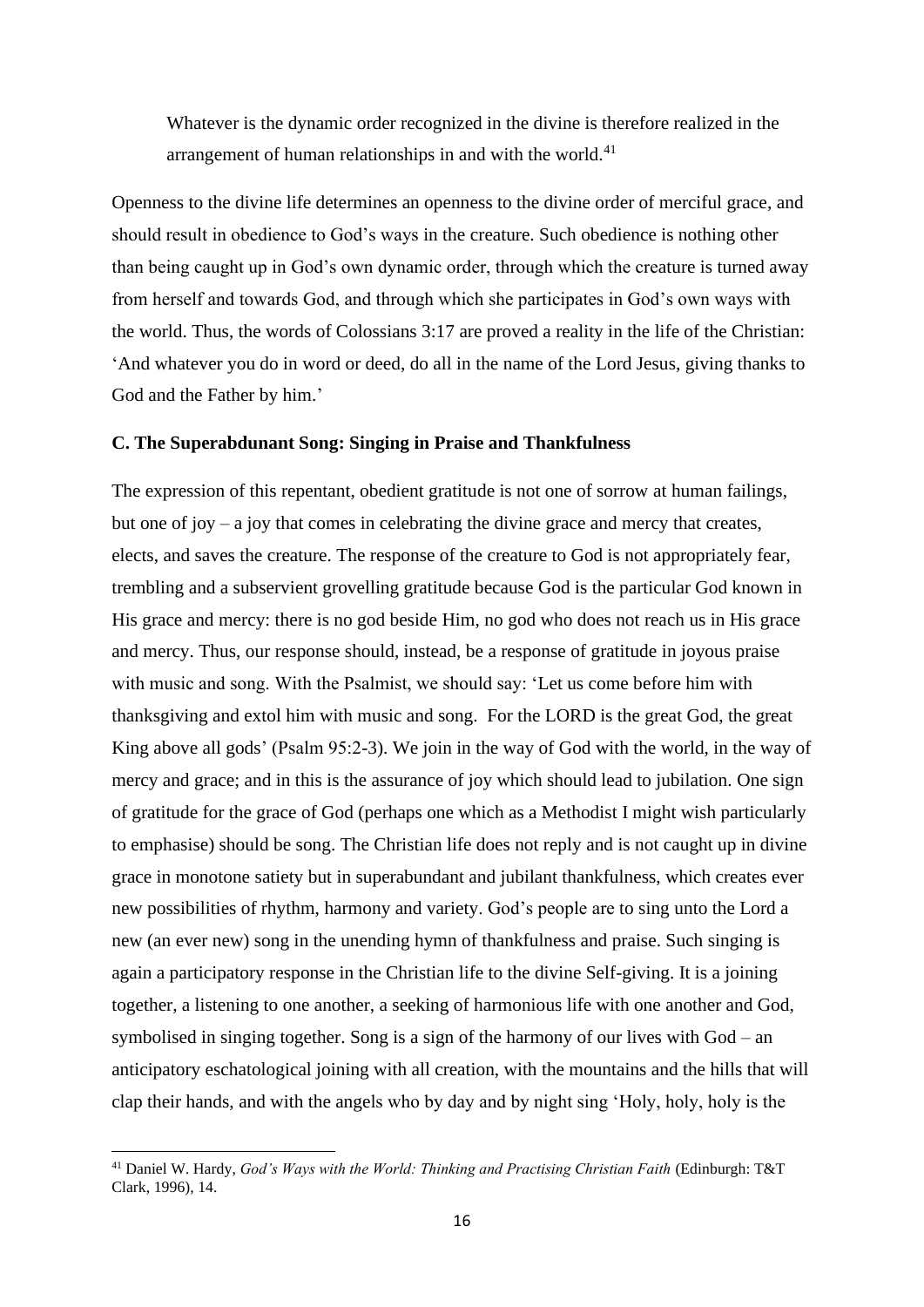Lord God Almighty who was and is and is to come'. In song and singing, '[l]anguage itself is transcended and its delights and power are intensified, and at the same time those who join in are bound together more strongly.'<sup>42</sup> Singing both raises the singer and her thankfulness to a higher level (transposing her thankfulness by adding another dimension of possibility with unending possibilities of variation) while at the same time binding the singer to those others to whom she has to be attuned: it is an expressive variation of an orientation on God (joining in the unending hymn of praise in heaven) and on the other around us (singing in harmony and variation with those others in the congregation).

# **D. Sacraments: No salvific effectiveness, only a covenantal gratitude for grace**

Finally, the Christian life is one of covenant in faithful obedience expressed in sacramental commitment and observation — the covenanting in baptism to the new life in Christ which is renewed in the constancy of receiving the eucharist. Sacraments are not *effective* of salvation, nor does any efficacy they possess arrive *ex opera operato*. Instead, they are external expressions of an inward reality.

Baptism in the Methodist tradition, for those who cannot respond for themselves, is a sign to be a reminder of the undeserved and all sufficient prevenient grace of God which exists before and is not conditional upon any response from the Christian. It is a reminder that the new life in Christ` is completely a gift from God, and God is not and cannot be conditioned by any human action into giving this gift. Infants are baptised because grace precedes all acts of gratitude or cognition, and gratitude rests on participative response to that grace, which involves first being caught up in it. Thus, the minister says to the candidate:

For you Jesus Christ came into the world; for you he lived and showed God's love; for you he suffered death on the Cross; for you he triumphed over death, rising to newness of life; for you he prays at God's right hand: all this for you, before you could know anything of it. In your Baptism the word of Scripture is fulfilled: 'We love, because God first loved us.'

<sup>42</sup> Ford and Hardy, *Living in Praise*, 19.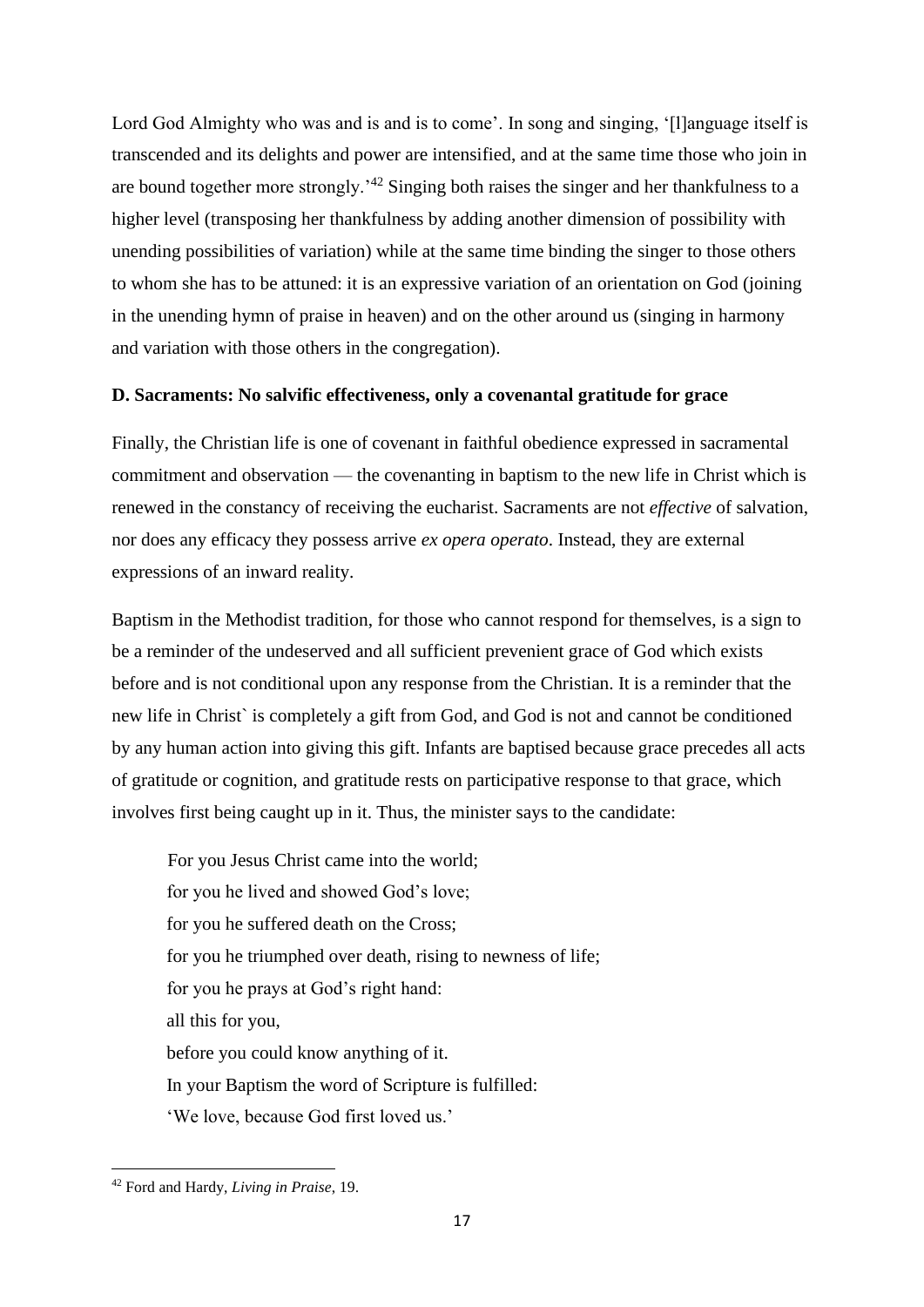In the waters of baptism comes the gift of God's love symbolised in water's very everydayness, its essentialness for life. That water is essential for life is a reminder that all that is (creation itself) is a gift of the grace of God; that divine grace is more essential to life than water, and upon divine grace rests water's own life-giving existence. In baptism, we are reminded of God's covenant to us to be our God; of His provision of life and new life; and in the act of baptising, we remember that our response is not one of our own efforts or powers, but one of being caught up in God's ways of merciful grace with the world — responding by receiving and participating in the divine covenant with creation.

The eucharist is an act of continued thankfulness for this covenant of God's grace and mercy in Christ's body and blood to which humans respond in breaking bread and sharing wine as a memorial of thanksgiving for God's once and for all act.<sup>43</sup> Grace and gratitude are in the Eucharist linguistically linked: we cannot fail to see the *charis* in *eucharistia*. <sup>44</sup> In the elements of bread and wine, in their created ordinariness which sustains life through its provision of sustenance, we receive the sign of the gift of God's own self-giving in Jesus Christ. In receiving the bread and wine, we not only respond to this merciful grace, but properly *partake* of it. This is a participation which involves faith and thankfulness in the human heart. As the words of distribution in the *Book of Common Prayer* make clear, the Eucharist is an act of remembrance of the covenant of grace of God, in which the heart responds and participates in grateful faith to that which was achieved by God in salvation. The minister says as the communicants receive the bread and wine:

The body of our Lord Jesus Christ, which was given for you, preserve your body and soul to eternal life. Take and eat this in remembrance that Christ died for you, and feed on him in your heart by faith with thanksgiving.

The blood of our Lord Jesus Christ, which was shed for you, preserve your body and soul to eternal life. Drink this in remembrance that Christ's blood was shed for you, and be thankful.

<sup>43</sup> Calvin differentiates between forms of sacrifice, and speaks of Christian sacrifice in all forms of worship (including the eucharist) as a 'sacrifice of thanksgiving' or 'a sacrifice of praise and reverence'. This is contrasted to 'the sacrifice of expiation … which is intended to appease God's wrath, to satisfy his judgment, and so to wash sins and cleanse them that the sinner, purged of their filth and restored to the purity of righteousness, may return into favour with God.' This latter form of sacrifice is that which is accomplished not in the church but singularly by Christ. The uniqueness of Christ's sacrifice is something Calvin is determined to emphasise: 'And it was done but once, because the effectiveness and force of that one sacrifice accomplished by Christ are eternal …' Calvin, *Institutes*, IV.18.13 (1441-2).

<sup>44</sup> On the inter-relation of grace and gratitude in the eucharistic theology of John Calvin, see Brian A. Gerrish, *Grace and Gratitude: The Eucharistic Theology of John Calvin* (Minneapolis: Fortress, 1993).